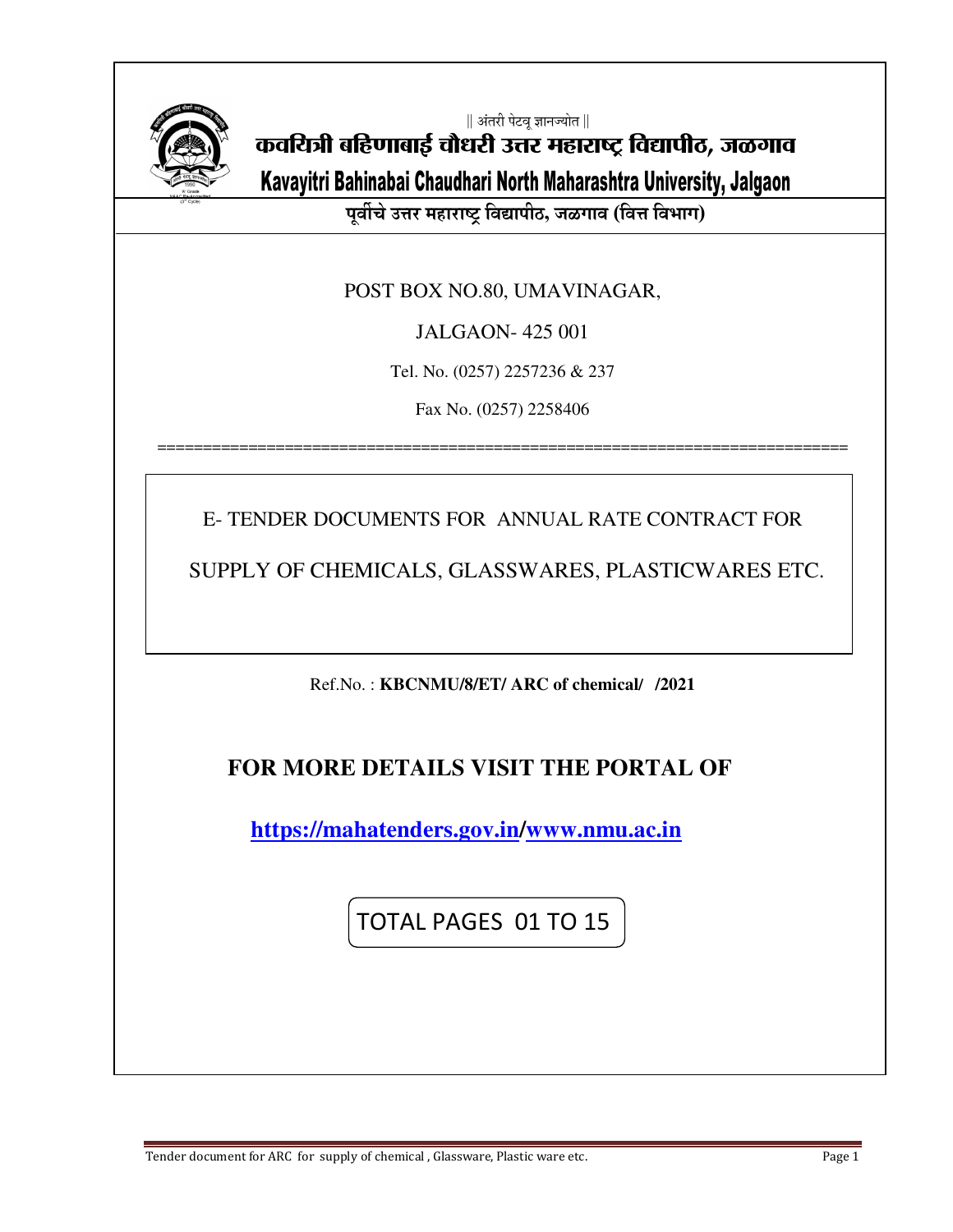

# E-TENDER DOCUMENTS FOR

ANNUAL RATE CONTRACT FOR SUPPLY OF

CHEMICALS, GLASSWARES, PLASTICWARES ETC.

| Sr.No. | <b>Details of Contents</b>                                                                                                                       |                       | Pages No.             |
|--------|--------------------------------------------------------------------------------------------------------------------------------------------------|-----------------------|-----------------------|
| 01     | Tender Schedule                                                                                                                                  | $\theta$ <sup>3</sup> |                       |
| 02     | <b>E-Tender Notice</b>                                                                                                                           | $\theta$ 4            |                       |
| 03     | Instructions for Filling of Tender                                                                                                               | $\theta$ 5            | $\theta$              |
| 04     | General Terms and Conditions of the tender                                                                                                       | $\theta$ 7            | $\theta$ <sup>8</sup> |
| 05     | Information of the bidder (Annexure A)                                                                                                           | $\theta$ <sup>9</sup> |                       |
| 06     | Certificate of Annual Turn Over<br>(Annexure B)                                                                                                  | $\overline{40}$       |                       |
| 06     | List of Clients with whom the bidder has ARC<br>for the supply of chemicals, Glassware, Plastic<br>wares etc. during the period of last three to | $\ddagger$            |                       |
|        | five years.<br>(Annexure C)                                                                                                                      |                       |                       |
| 07     | Declaration regarding blacklisting / debarring<br>for taking Part in tender. (Annexure D)                                                        | $+2$                  |                       |
| 08     | Manufacturers Authorization form<br>(Annexure E)                                                                                                 | $+3$                  |                       |
| 09     | Bidder's Declaration<br>(Annexure F)                                                                                                             | $\overline{14}$       |                       |
| 10     | Schedule of requirement / stores to be covered<br>under ARC<br>(Annexure G)                                                                      | $\overline{15}$       |                       |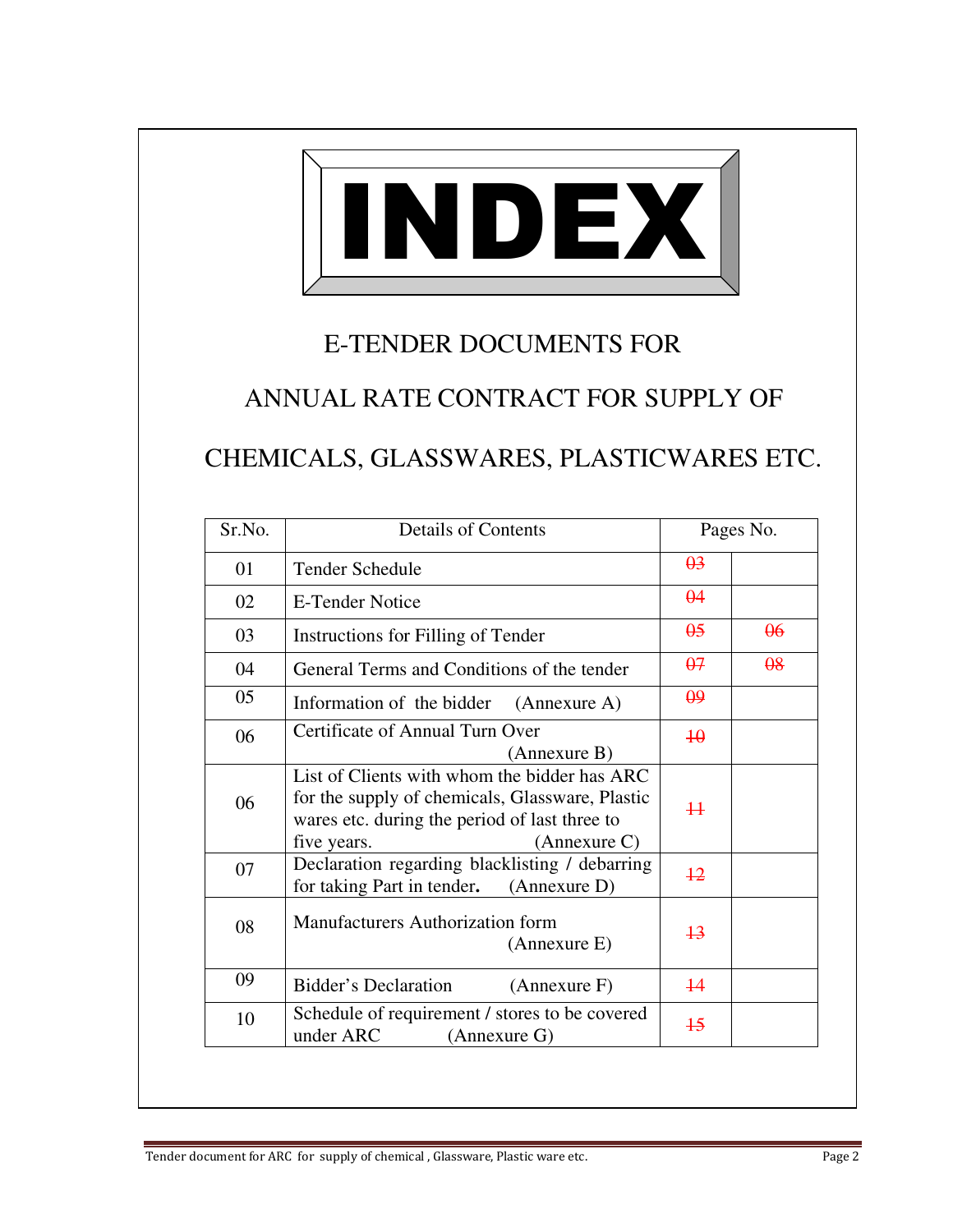# **TENDER SCHEDULE AND CONTACT DETAILS**

| Sr.No. | Key Days of the tender       | Start date & time |            | End date and time |
|--------|------------------------------|-------------------|------------|-------------------|
| 01     | <b>Tender Release</b>        | 08/02/2021        | 10.00 hrs. |                   |
|        |                              |                   |            |                   |
| 02     | <b>Tender</b><br>documents   | 09/02/2021        | 10.00 hrs. | 02/03/2021        |
|        | downloading                  |                   |            | 15.00 hrs.        |
| 03     | Online submission            | 09/02/2021        | 10.00 hrs. | 02/03/2021        |
|        |                              |                   |            | 15.00 hrs.        |
| 04     | <b>Technical Bid opening</b> | 05/03/2021        | 16.00 hrs. |                   |
|        | (if Possible)                |                   |            |                   |

## Contact below if any query

| 1) Sumit Katkar.                      | 7745827385 |
|---------------------------------------|------------|
| For any Information / difficulty      | 7843024910 |
| Regarding online submission of tender |            |

2) General query 0257-2257236,237 (Purchase Dept. )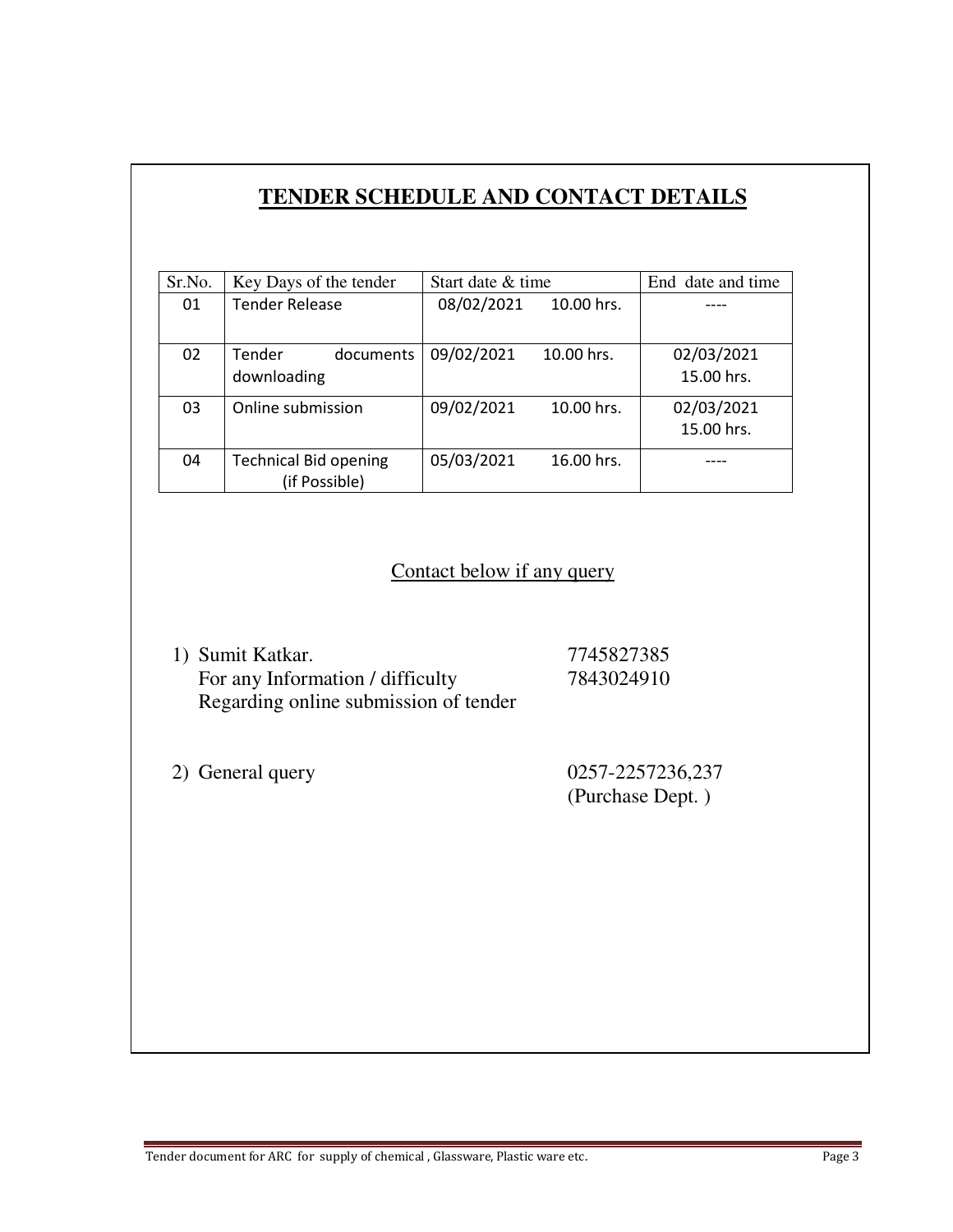

# || अंतरी पेटवृ ज्ञानज्योत || कवयित्री बहिणाबाई चौधरी उत्तर महाराष्ट्र विद्यापीठ, जळगाव Kavayitri Bahinabai Chaudhari North Maharashtra University, Jalgaon पूर्वीचे उत्तर महाराष्ट्र विद्यापीठ, जळगाव (वित्त विभाग)

# **E- TENDER NOTICE FOR ANNUAL RATE CONTRACT FOR SUPPLY OF CHEMICALS, GLASSWARES, PLASTICWARES ETC**.

 Kavayitri Bahinabai Chaudhari North Maharashtra University, Jalgaon invites tender for Annual Rate contract for Supply of Chemicals, Glasswares, Plasticwares etc. from Manufacturers/Distributors/Authorized Dealers to participate in the competitive bidding process. For detailed tender documents, interested bidder should visit https://mahatenders.gov.in and www.nmu.ac.in

 The filled in tender must be submitted online on or before **02/03/2021** up to 15.00 hrs.Any extension of tender, corrigendum or change in schedule will not be published in News paper; it will be published only at above mentioned website only.

### Ref.No. : **KBCNMU/8/ET/ARC of chemicals/60/2021**

Date : 08/02/2021

## **( S.R. Gohil ) Offg. Finance and Accounts Officer**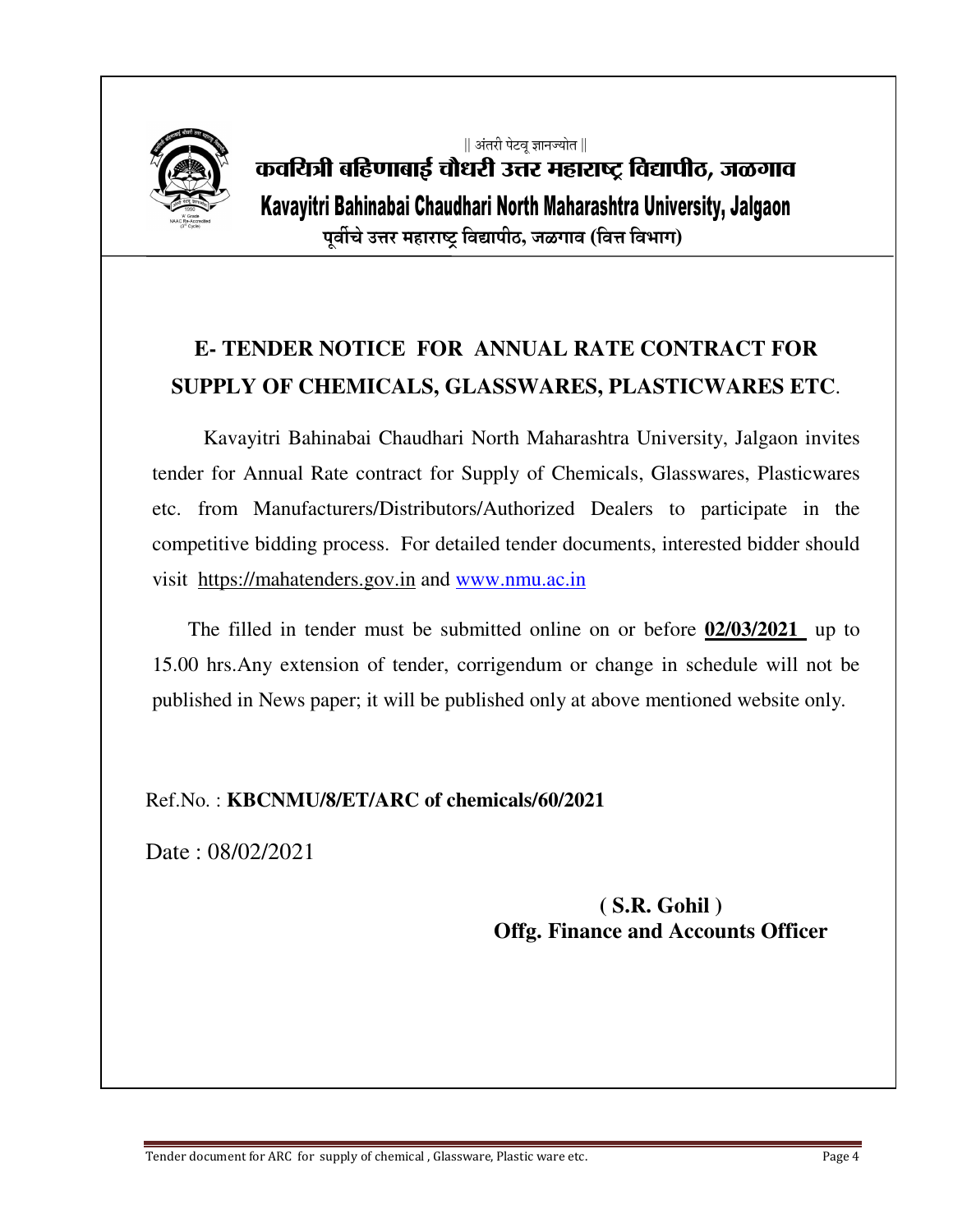# **Instructions for filling of E-Tender**

 The Finance and Accounts Officer, Kavyitri Bahinabai Chaudhari North Maharashtra University, Jalgaon invites E-Tender for A Rate Contract for supply of Chemicals, Glass ware, Plastic ware etc. from Manufacturers, Distributors or Authorized Dealers of OEM. The details in this regard are given below.

- 1. Procedure to submit the tender: All eligible/ interested tenderers are required to be enrolled on portal https://mahatenders.gov.in before downloading the tender documents and participate in e-tendering process. The vendors should submit online tender in two bid system i.e.(i) Technical Bid and (ii) Commercial/ Financial Bid. (BOQ) **SEPARATELY.**
- 2. **Technical Bid**: The technical bid shall contain the following documents. The Bidder must upload scanned documents online as a part of technical bid. All the documents must be valid and self attested / certified by bidder. Non-submission of the following requested documents may lead to the rejection of offers.

| Sr. No. | Types of Document                                                                                                                                                                                                                                                                                                                                                                                                                                                               |
|---------|---------------------------------------------------------------------------------------------------------------------------------------------------------------------------------------------------------------------------------------------------------------------------------------------------------------------------------------------------------------------------------------------------------------------------------------------------------------------------------|
| 2.1     | Information of the bidder as per Annexure -A.<br>(The same should be submitted on letter head of the bidder)                                                                                                                                                                                                                                                                                                                                                                    |
| 2.2     | Certificate of Registration / Incorporation.                                                                                                                                                                                                                                                                                                                                                                                                                                    |
| 2.3     | Copy of GST registration certificate                                                                                                                                                                                                                                                                                                                                                                                                                                            |
| 2.4     | Copy of PAN card                                                                                                                                                                                                                                                                                                                                                                                                                                                                |
| 2.5     | Copies of Income tax return filed during last three financial years.                                                                                                                                                                                                                                                                                                                                                                                                            |
| 2.6     | Copies of SSI / NSIC registration certificate if exemption is claimed for payment of<br>earnest money deposit.                                                                                                                                                                                                                                                                                                                                                                  |
| 2.7     | Proof of annual turnover for the last three financial years as per Annexure-B                                                                                                                                                                                                                                                                                                                                                                                                   |
| 2.8     | List of Clients with whom the bidder has Annual Rate contract for Chemicals, Glassware,<br>Plasticware during last 3-5 years as per <b>Annexure -C</b> also upload copies of Annual Rate<br>Contract (ARC).                                                                                                                                                                                                                                                                     |
| 2.9     | An affidavit that the bidder has never been black listed by any government department /<br>government under taking /any other agency as per Annexure-D                                                                                                                                                                                                                                                                                                                          |
| 2.10    | Authorization letter from manufacture regarding authorization in the name of bidder for<br>submission of E-Tender for ARC.<br>Annexure-E                                                                                                                                                                                                                                                                                                                                        |
| 2.11    | Receipts of payment of cost of tender and earnest money deposit paid through Internet<br>Banking                                                                                                                                                                                                                                                                                                                                                                                |
| 2.12    | Audited balance sheet & profit & Loss account of the company / firm duly audited by<br>Chartered Accountant for last three financial years.                                                                                                                                                                                                                                                                                                                                     |
| 2.13    | Bidder's Declaration on letter head as per Annexure -F                                                                                                                                                                                                                                                                                                                                                                                                                          |
| 2.14    | Full set of tender documents signed with seal of the bidder on each page of tender<br>documents.                                                                                                                                                                                                                                                                                                                                                                                |
| 2.15    | Copies of price list of Chemicals, Glassware, Plastic ware etc. for the items quoted.                                                                                                                                                                                                                                                                                                                                                                                           |
| 2.16    | Schedule of requirement / stores to be covered under ARC .Annexure -G                                                                                                                                                                                                                                                                                                                                                                                                           |
|         | 3. Financial Bid: The tendering authority will first open the Technical Bid documents of all<br>bidders and after scrutinizing these documents the Bidders will be shortlisted who are eligible<br>for Financial Bidding process. The technical bid/document shall not contain the<br>rates/financial matters at all or else the bidders tender may be disqualified. Financial bid<br>should be submitted online separately by vendor in the form of BOQ excel sheet given over |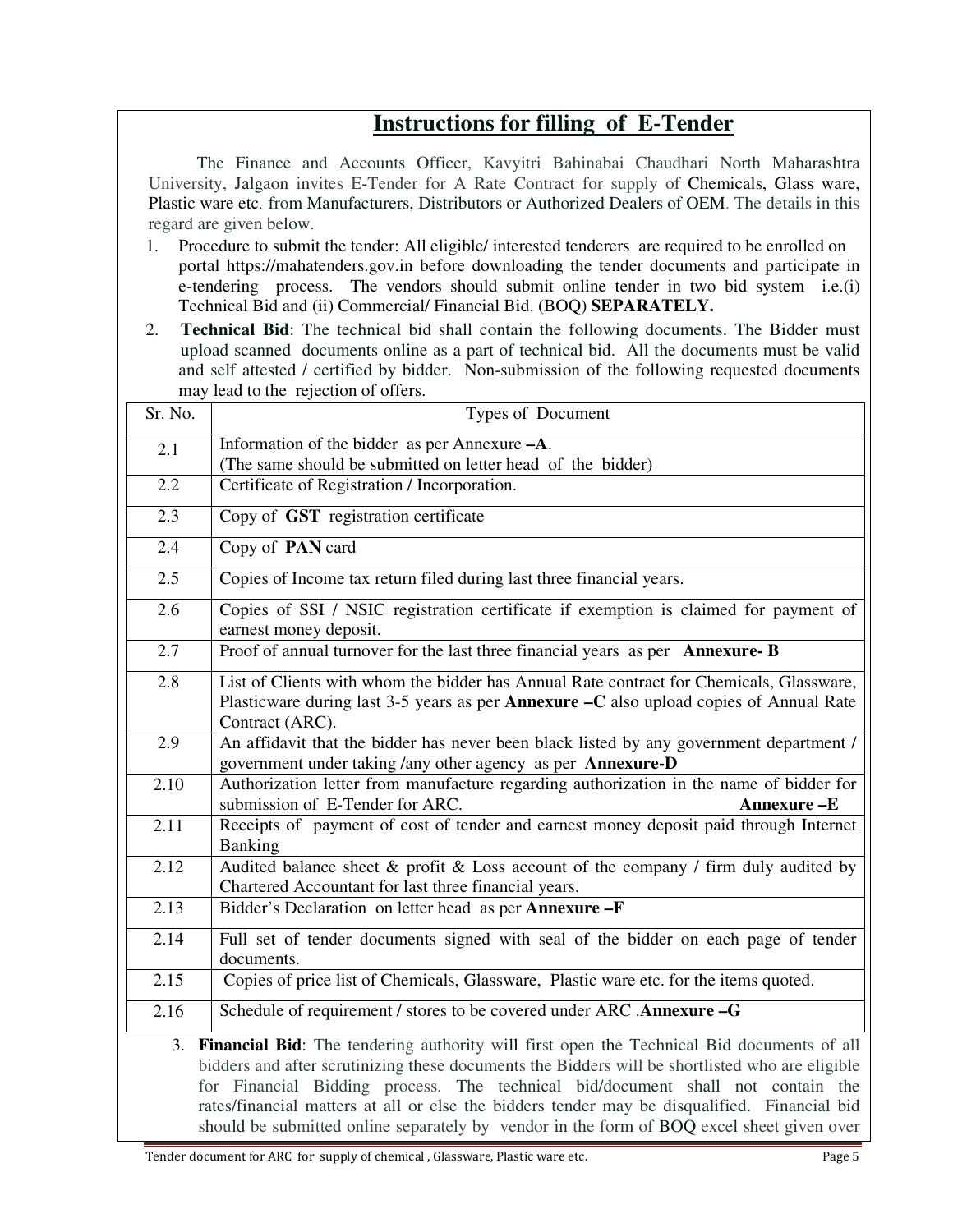www.mahatender.gov.in, where the supplier shall fill up the rate per unit offered by him in the stated column only.

- 4. Bidder should have a valid Digital Signature Certificate (DSC) obtained from the Certifying Authorities.
- 5. The details of stores to be covered under rate contract are provided in the tender documents.

 **(Annexure-G)** 

- 6. The Technical and Financial bid shall be submitted online as per the schedule.
- 7. University deserves the right to split and award the Annual Rate Contract (ARC) to more than one vendors/firms on the basic of maximum rate of discount offering on prices as per price list by the bidder on respective items. However, before this, bidder may be invited for negotiations to discuss technical matter in University, if needed/required.
- 8. The Bidders are strictly advised to follow the dates and times allocated to each stage. As indicated in the time schedule. All the online activities are time tracked and the Electronic Tendering System enforces time-locks that ensure that no activity or transaction can take place outside the Start and End Dates and Time of the Stage as defined in the tender schedule. At the sole discretion of the Tender Authority, the time schedule of the Tender stages may be extended.
- 09. University reserves the right for change in the number of items to be maintained in Schedule.
- 10. Rates of discount on prices as per price list to be quoted should be mentioned at appropriate place in provided in Schedule (BOQ) by the bidder. The rates must be quoted in the prescribed column/ place only in the tender booklet. No blank pages should be attached in the tender documents.
- 11. The university reserves the right to decide whether to open or not to open the commercial Bid of the supplier and any objection of any supplier shall not be entertained on any ground regarding this.
- 12. No Bid shall be accepted without payment by online earnest money deposit and cost of tender.
- 13. The rates of discount should be stated only for the item as mentioned in the format of tender schedule.
- 14. The rates quoted for the items other than as specified in the tender form shall not be considered for comparison.
- 15. The University reserves all rights to accept/cancel/reject any or all tenders without assigning any reason thereof.

### (S.R.Gohil) **Offg. Finance and Accounts officer**

# **General Terms and Conditions of the tender**

1) The online tender is called for Annual Rate contract for supply of Chemicals / Glass wares/ Plastic wares etc. from manufacturer, authorized distributor or dealer of OEM.

Tender document for ARC for supply of chemical , Glassware, Plastic ware etc. Page 6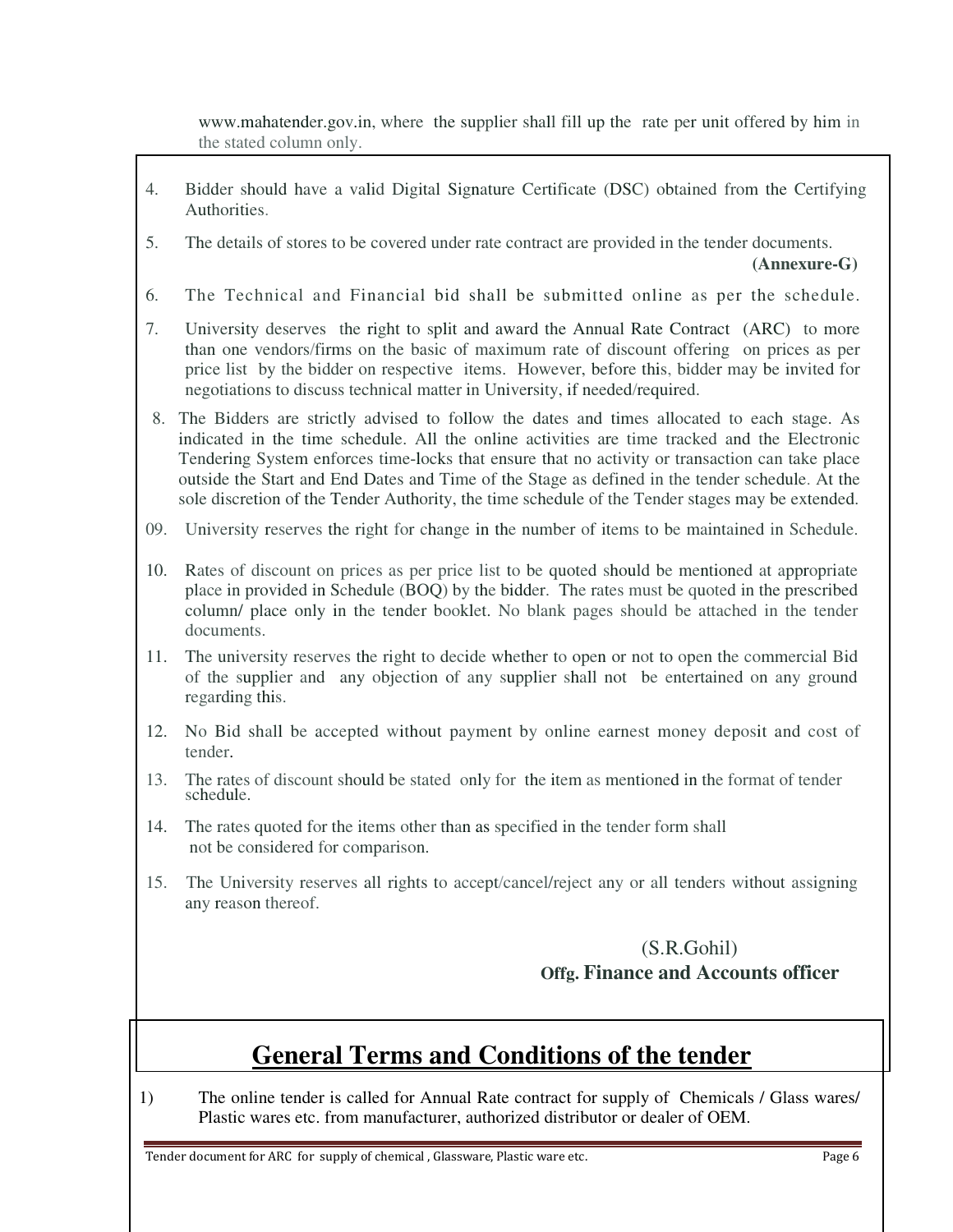Tender will be accepted only from manufacturers for branded items. If they are not in a position to quote, they authorize agent (dealer / distributor) who may quote along with authorization. The authorization certificate format should be enclosed as per Annexure "F" failing which the tender will be summarily rejected.

- 2) **Earnest Money Deposit & Cost of Tender:** Vendors are required to pay Rs**. 3,000/-(**Rs. Three Thousand only) and **Rs. 50,000/-** (Rs. Fifty Thousand only) towards Tender Fee and EMD respectively through Net banking.
- 3) **Security Deposit :** The successful bidder shall be required to deposit Rs.50,000/- as security deposit within 7 days from the date of receipt of letter for rate contract . The security deposit may be paid in the form of Bank Guarantee or the FDR for the period of Annual Rate Contract plus 60 days.
- 4) **Cancellation of Annual Rate Contract**: KBCNMU reserves the right to cancel the annual rate contract in case bidder fails to supply the ordered material within the stipulated or extended time.

If due to the above mentioned reason annual rate contract is cancelled, earnest money / security deposit shall be forfeited and also the tender may be allotted to the next lowest tender or the university reserves the right to take any other appropriate decision including legal action against the bidder to whom rate contract is awarded.

- 5) The Bid E.M.D. will be forfeited :
	- a) If the bidder withdraws his bid during the period of bid validity specified in the bid.
	- b) In case of successful bidder, if the bidder fails or refuses to accept the rate contract.
- 6) Conditional E-tender shall be out rightly rejected.
- 7) F.O.R : -The rates quoted should be F.O. R the University Campus (up to respective school store) .
- 8) **Payment :** 100% payment shall ordinarily be made within 30 days from the date of complete satisfactory supply as per purchase order issued under rate contract.
- 9) **Delivery Period: -** All items as per purchased order must be supplied within 1 to 2 weeks from the date of receipt of purchase order. If the bidder fails to deliver goods/material within the period prescribed for delivery the University will entitle to recover penalty as liquidated damages @ 0.5% of total value of invoice each week or parts thereof during which the delay of such stores delays subject to maximum in limit of 5%.
- 10) Only online tender submitted through Government of Maharashtra portal for e-procurement will be consider. ( **https://mahatenders.gov.in** )
- 11) The firms should be registered with GST authorities.
- 12) The price list existed at the time of submission of E-Tender will be applicable / valid for whole period of ARC.
- 13) It will be the prerogative of the University to enter the rate contract or not for particular make of the items mentioned by tenderer in the tender.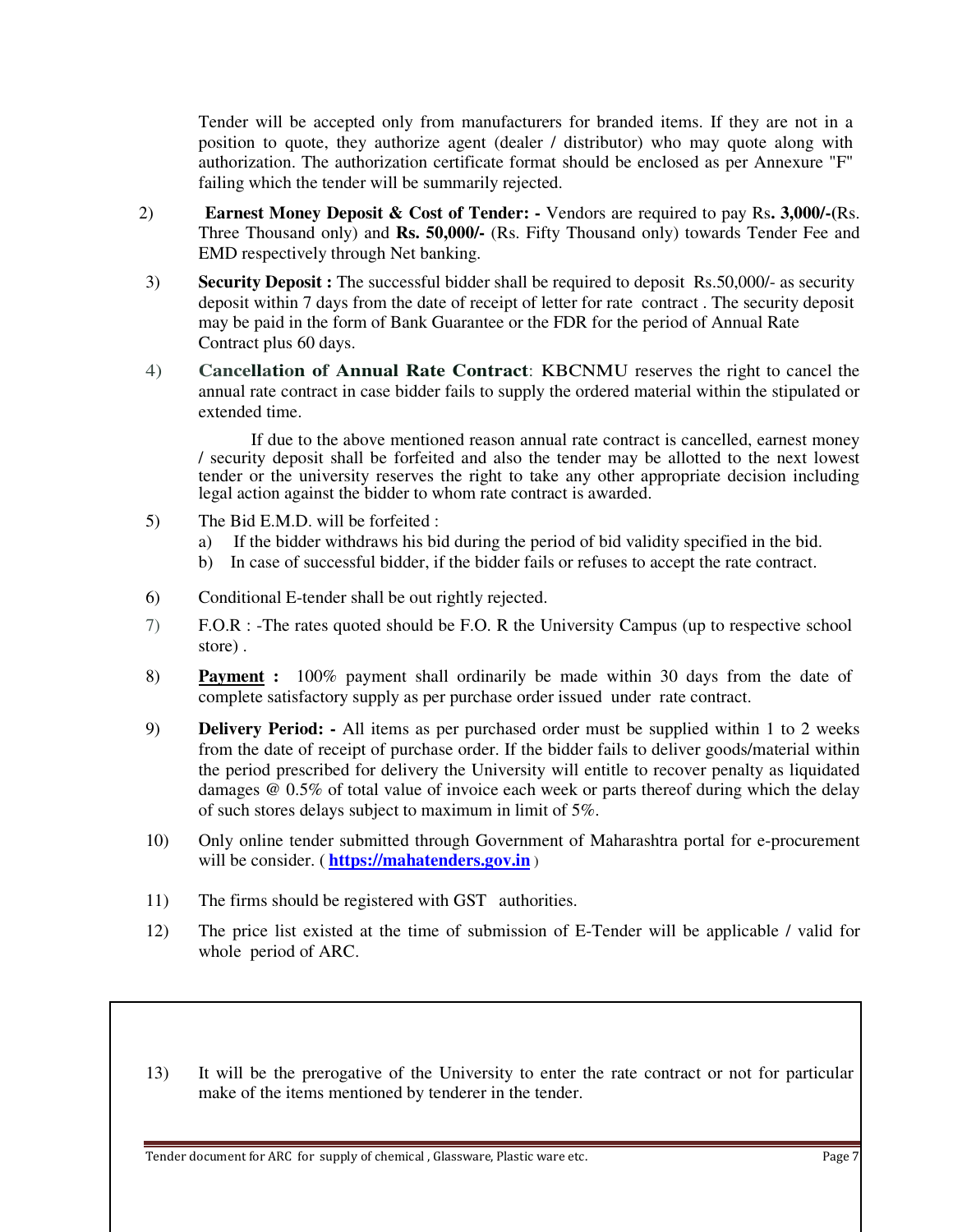- 14) If the ordered material is not supplied in the stipulated period then KBCNMU reserves the right to cancel the order/not accepts the ordered materials
- 15) Termination of Rate ContractThe rate contract can be terminated at anytime without assigning any reasons thereof Conditional, Unsigned, tenders will not be considered.
- 16) The payment for the supply of items will be given to the firm within one month of the arrival of materials subject to the inspection of materials by the KBCNMU Scientists/ Indenter. No Bill for part payment will normally be entertained.
- 17). No advance payment will be made for the supplies.
- 18) After awarding the contract, the party shall have to sign the agreement regarding acceptance of all terms and conditions mentioned in the tender document and in the rate contract letter issued to the party. The agreement should be on the stamp paper of Rs.200/-at the cost of the supplier and registered with notary.
- 19) Tender shall be duly properly and exhaustively filled in. All pages of the tender should be signed with stamp by the authorized signatory of the tenderer with company stamp on all the pages of the tender
- 20) **Guarantee/Warranty** The tenderer shall be fully responsible for the manufacturer warranty in respect of quality and workmanship of the materials covered in the Rate Contract. In case of any defects found at the time of use, the supplier will provide free replacement or refund the amount charged for that item.
- 21) **Jurisdiction:** The courts at Jalgaon alone will have the jurisdiction to try any Matter, dispute or reference between parties arising out of this tender / contract. It is specifically agreed that no court outside and other than Jalgaon court shall have Jurisdiction in the matter.
- 22) Only rates of items given in schedule of requirement and original (manufactured by original manufacturer) must be given.
- 23) The University reserves the right to accept or reject any or all the tenders from any or all the parties without assigning reason thereof.
- 24) Offer should be complete in all respect. Incomplete offers would not be entertained.
- 25) The University reserves the right to delete/ increase/ decrease items from the schedule of requirement specified in the tender.

### **(S.R.Gohil) Offg. Finance and Accounts Officer**

 **Annexure –A**

**Information of the Bidder**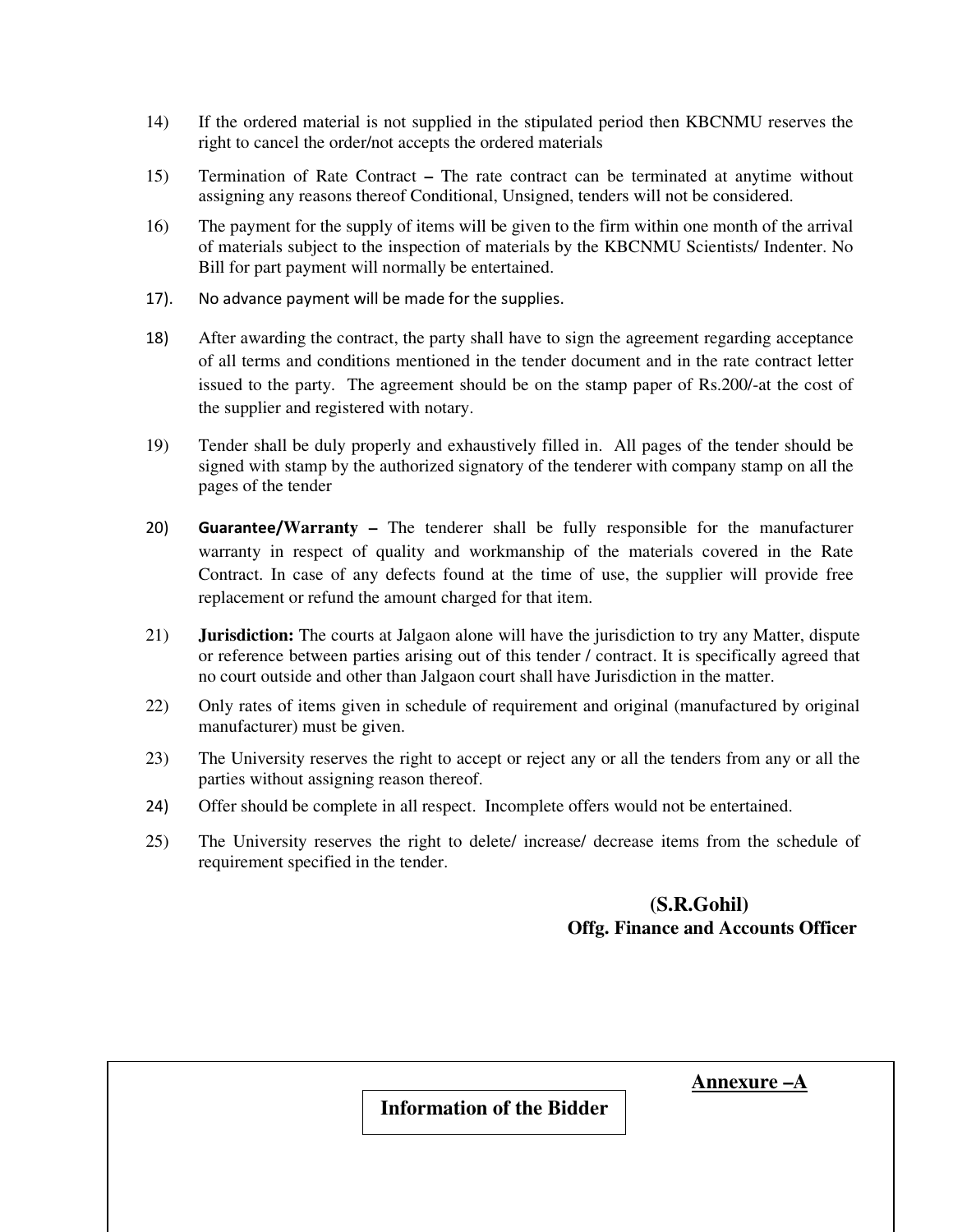| Sr.<br>No.     | Particular                                                                                                                                                                                                                             |  |
|----------------|----------------------------------------------------------------------------------------------------------------------------------------------------------------------------------------------------------------------------------------|--|
| $\mathbf{1}$   | Name of the Firm / Company / organization                                                                                                                                                                                              |  |
| $\overline{2}$ | Office Address, Telephone No., and E-mail ID                                                                                                                                                                                           |  |
| 3              | Name & Designation of the person signing the bid                                                                                                                                                                                       |  |
| $\overline{4}$ | Type of the Organization /(Proprietary / Partnership/<br>Pvt. Ltd./PSU/Govt./Public Ltd)                                                                                                                                               |  |
| 5              | Year of establishment and Experience in business<br>(In number of years)                                                                                                                                                               |  |
| 6              | <b>Annual Turnover</b><br>2017-18<br>2018-19<br>2019-20                                                                                                                                                                                |  |
| 7              | GST Registration No.                                                                                                                                                                                                                   |  |
| 8              | PAN Card No.                                                                                                                                                                                                                           |  |
| 9<br>10        | <b>Bank Account Details :-</b><br><b>Account Name</b><br><b>Account Number</b><br>Name and address of Bank<br><b>IFSC Code</b><br><b>MICR Code</b><br>Capacity in which bid is signed by the bidder<br>(Proprietor/Partner / Director) |  |

# **Signature & Seal of the Tenderer**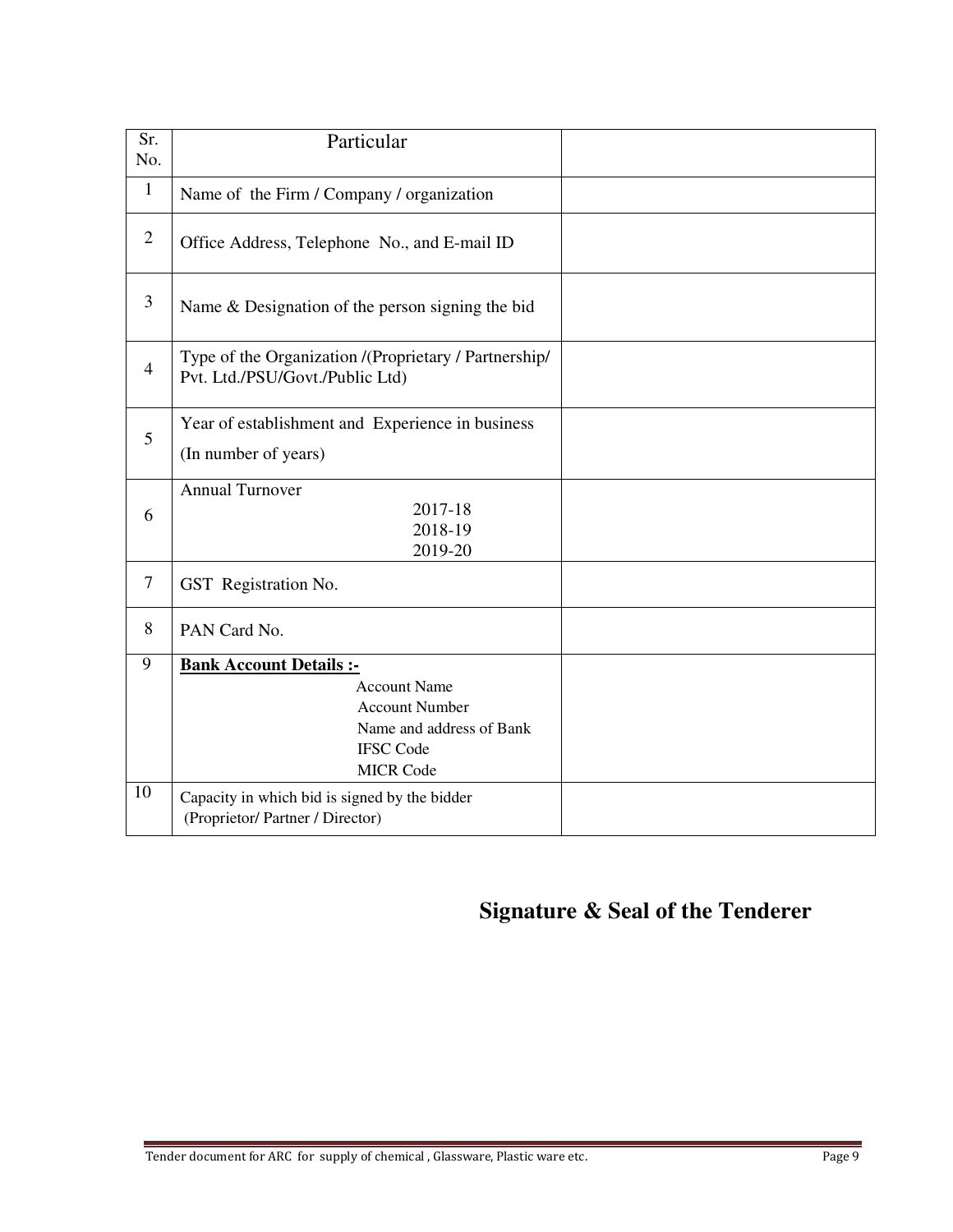**Annexure –B**

# **Certificate of Annual Turn Over**

| Sr.No. | Financial year | Annual turnover |
|--------|----------------|-----------------|
|        |                | (In Lacs)       |
|        | 2017-18        |                 |
|        | 2018-19        |                 |
|        | 2019-20        |                 |

Seal & Signature of the Seal & Signature of the Seal & Signature of the Seal & Signature of the Seal & Signature of the Seal & Signature of the Seal & Signature of the Seal & Signature of the Seal & Signature of the Seal & bidder authorized representative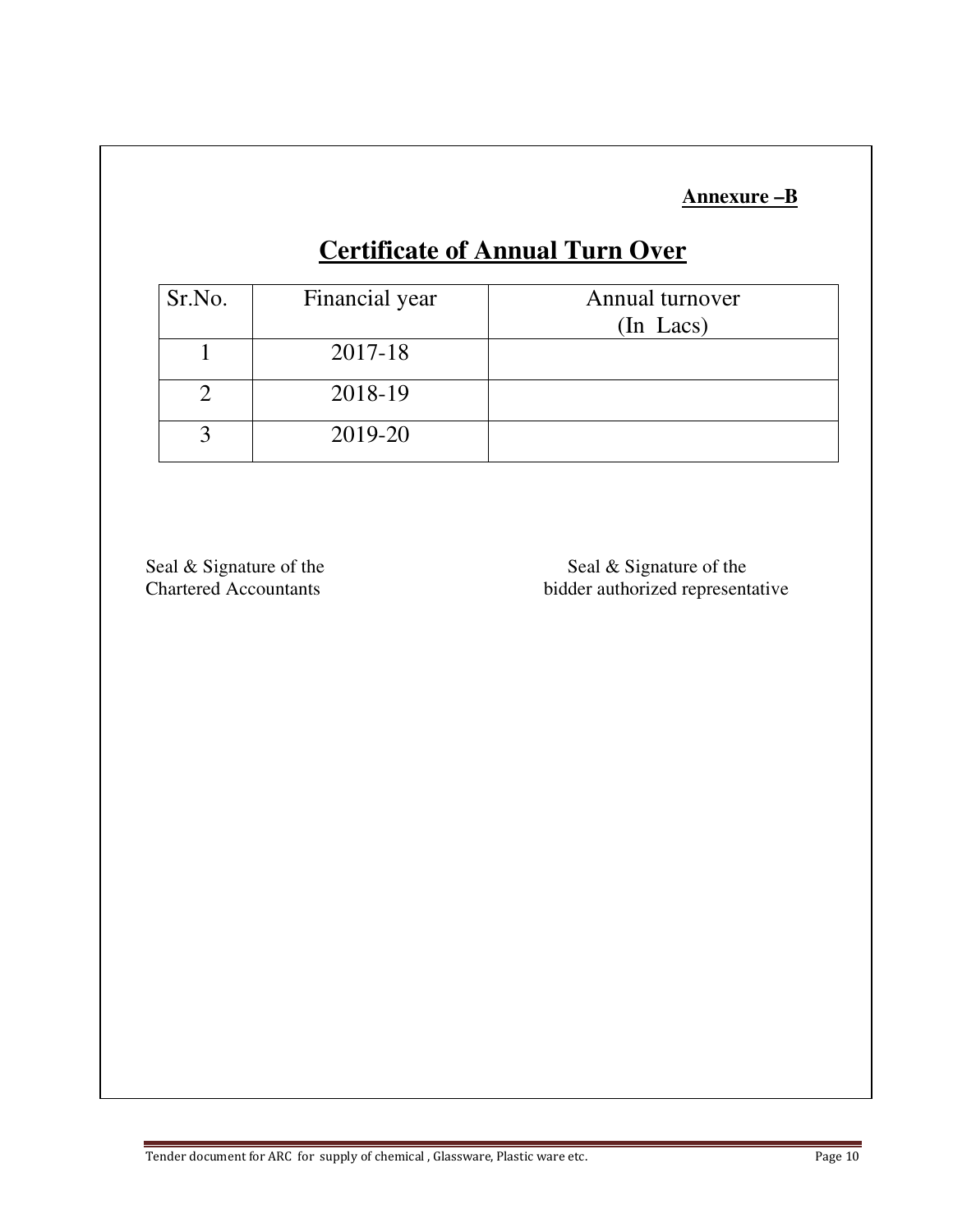# **Annexure-C**

 List of Clients with whom the bidder has ARC for the supply of Chemicals, Glasswares, Plasticwares Etc. during the period of last three financial years.

| Sr.<br>No. | Name, address of the<br>dept. with telephone No. | ARC letter No. and date | Year |
|------------|--------------------------------------------------|-------------------------|------|
|            |                                                  |                         |      |
|            |                                                  |                         |      |
|            |                                                  |                         |      |
|            |                                                  |                         |      |
|            |                                                  |                         |      |
|            |                                                  |                         |      |
|            |                                                  |                         |      |
|            |                                                  |                         |      |
|            |                                                  |                         |      |
|            |                                                  |                         |      |
|            |                                                  |                         |      |

#### SIGNATURE WITH SEAL OF THE BIDDER

Place :

Date :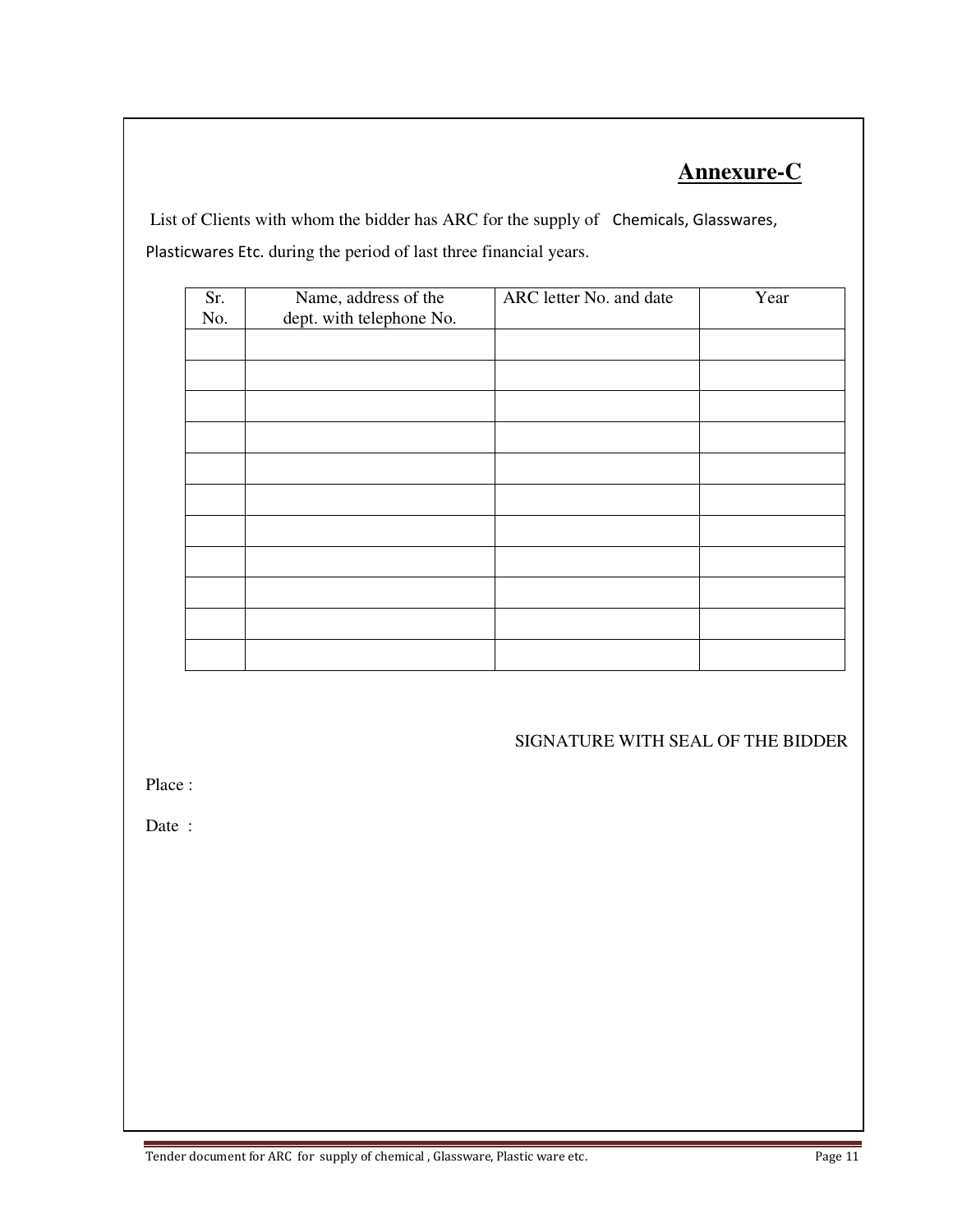### **Annexure –D**

### **DECLARATION REGARDING BLACKLISTING / DEBARRING FOR TAKING PART IN TENDER.**

### **(To be executed & attested by Public Notary / Executive Magistrate on Rs.200/ non judicial Stamp paper by the bidder)**

| I / We                                                                                              |  | Manufacture / Partner(s)/ Authorized Distributor |                     |
|-----------------------------------------------------------------------------------------------------|--|--------------------------------------------------|---------------------|
| /reputed supplier of M/S.                                                                           |  |                                                  | hereby declare that |
|                                                                                                     |  |                                                  |                     |
| in the past by Union / State Government or by any other organization from taking part in tenders in |  |                                                  |                     |
| India.                                                                                              |  |                                                  |                     |

#### Or

|                                                   | Manufacture / Partner(s)/ Authorized Distributor /                                                   |
|---------------------------------------------------|------------------------------------------------------------------------------------------------------|
|                                                   |                                                                                                      |
|                                                   |                                                                                                      |
|                                                   | Government or any Organization from taking part in tenders for a period of _________________________ |
|                                                   |                                                                                                      |
| firm/company is entitled to take part in tenders. |                                                                                                      |

In case the above information found false I / we are fully aware that the tender/ contract will be rejected/cancelled by University and EMD / SD shall be forfeited. In addition to the above University will not be responsible to pay the bills for any completed / partially completed work.

#### DEPONENT

Name\_\_\_\_\_\_\_\_\_\_\_\_\_\_\_\_\_\_\_\_\_

Address \_\_\_\_\_\_\_\_\_\_\_\_\_\_\_\_\_\_

Attested:

(Public Notary / Executive Magistrate)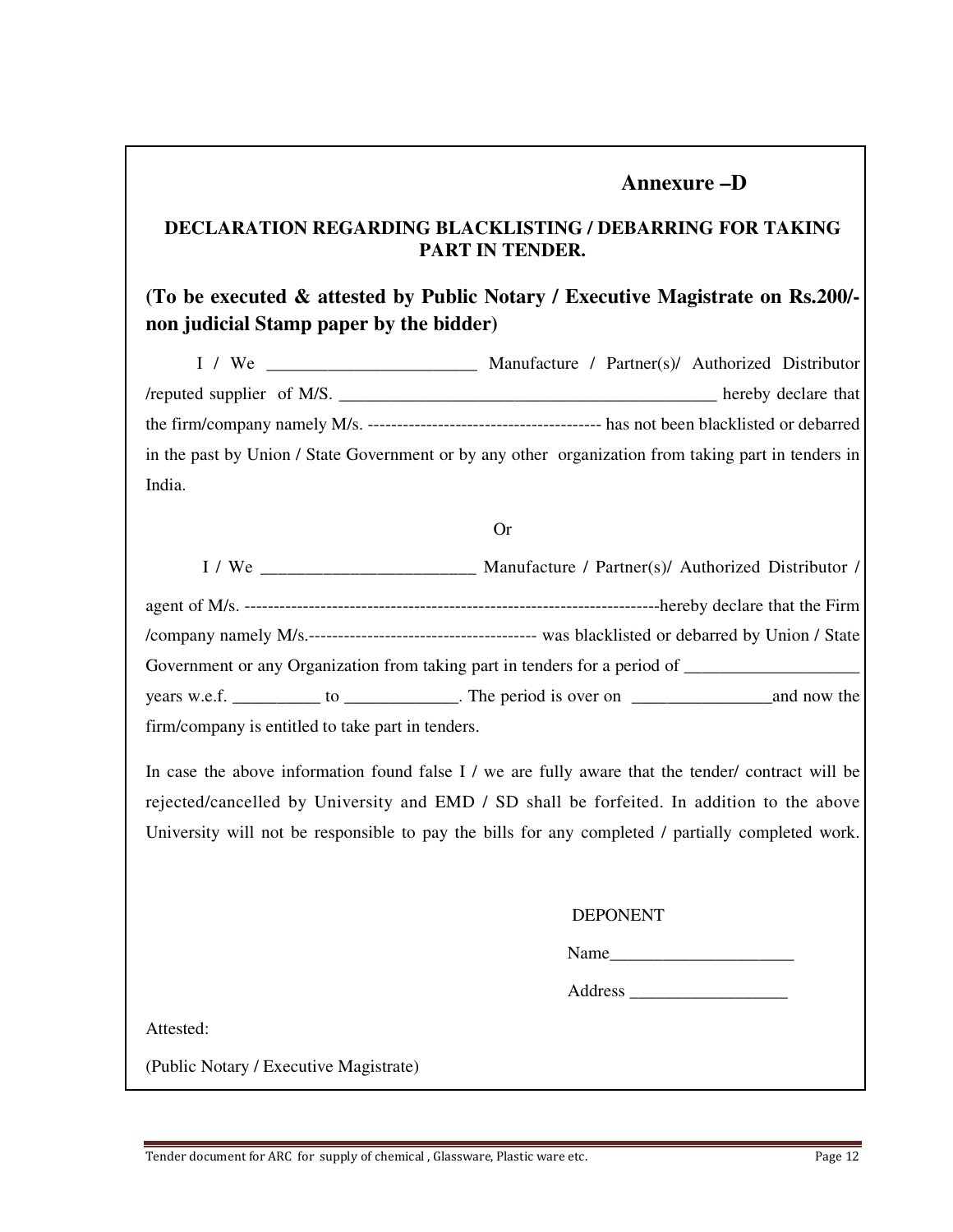# **ANNEXURE "E"**

#### **MANUFACTURERS' AUTHORIZATION FORM**

No. KBCNMU/RC/2021-22 Dated : /00/2021

**The Finance and Accounts Officer, Kavyitri Bahinabai Chaudhari North Maharashtra University, Jalgaon** 

Dear Sir:

| and address of Agent) to submit a bid, negotiate and receive the order from you against your tender |
|-----------------------------------------------------------------------------------------------------|
| for the Rate Contract.                                                                              |
|                                                                                                     |
| is authorized to bid, and conclude the Rate Contract in regard to this business.                    |
| We hereby extend our full guarantee / warranty of the tender conditions for the goods and services  |

offered by the above firm.

Yours faithfully,

(Name)

(Name of manufacturers)

**Note:** This letter of authority should be on the **letter head of the manufacturer** and should be signed by a person competent and having the power of attorney to bind the manufacturer.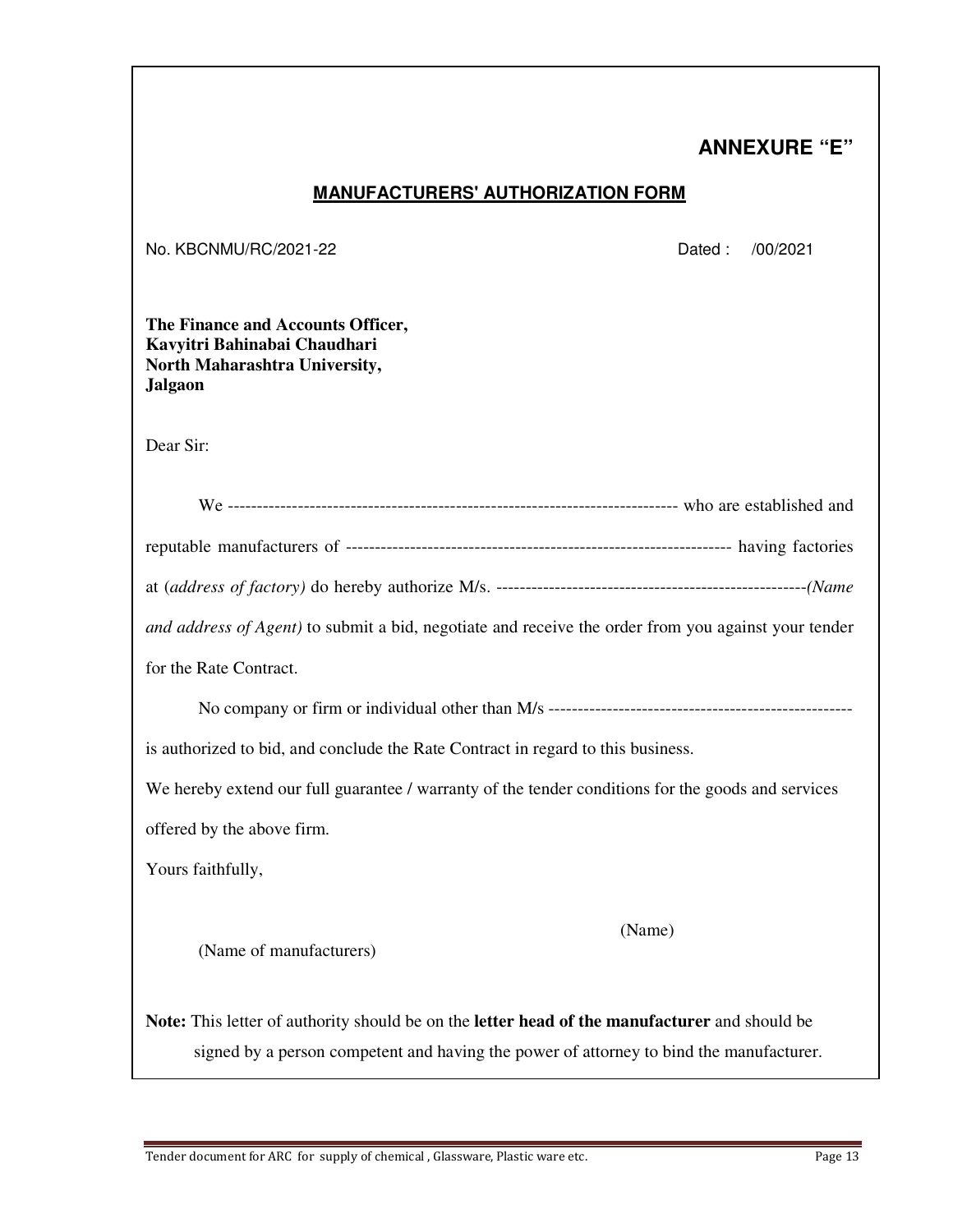# **Annexure-F**

# **Bidder's Declaration**

E- TENDER DOCUMENT FOR ANNUAL RATE CONTRACT FOR SUPPLY OF CHEMICALS, GLASSWARES, PLASTICWARES ETC.

## **Ref.No. : KBCNMU/8/ET/ARC of chemical/ /2021**

I hereby certify that I have gone through all the information and terms and conditions stipulated in the tender document and hereby confirm to abide by the same. I also hereby certify that the rates quoted in financial/ commercial bid (BOQ) are not more than the rate charged to any other Institution/ Department / Organization.

Signature : -------------------------------------

Name of signatory : --------------------------------------

Seal of the bidder